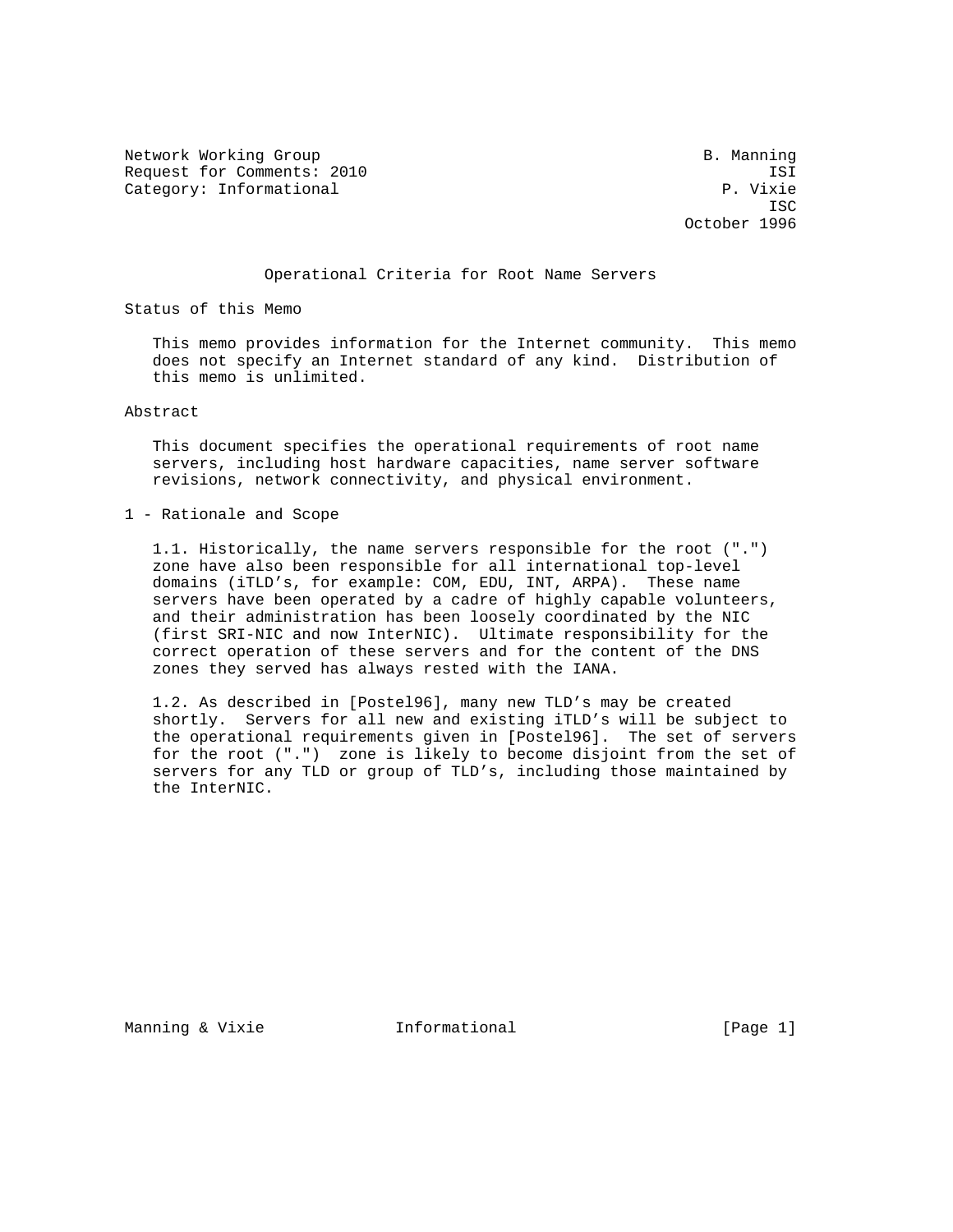1.3. In spite of the similarities in operational requirements between the servers for the iTLD's and the servers for the root (".") zone, they are in fact different server sets with different administrators and slightly different operational requirements. It is likely that many contry code tld servers will have even more divergent operational requirements. That said, the requirements set down in this document could be successfully applied to any name server (whether root, top level, or any other level), but may be more draconian than necessary for servers other than those of the root (".") zone.

- Disclaimer: The selection of name server locations and administrators, and the procedures for addressing noncompliance with these stated operational requirements, are outside the scope of this document.
- Definition: For the purpose of this document, the term "zone master" shall be used to designate the administrative owner of the content of a zone. This person is expected to have final responsibility for the selection and correct operation of all of the zone's servers. For the root (".") zone, this is the IANA.

2 - Operational Requirements

 2.1. Name server software. The zone master shall initially and periodically choose a name server package to run on all of the zone's servers. It is expected that the BIND server will be used, at least initially, and that new versions or other servers will be specified from time to time.

 Rationale: This requirement is based on the wide and free availability of BIND's source code, and the active analysis and development it constantly receives from several members of the IETF.

 Name server software upgrades will be specified and scheduled by the zone master, and must occur on all of a zone's servers within a specified 96 hour window.

 Rationale: In some cases it has proven necessary to "cold start" a zone's servers in order to clear out oscillating bad data. By forcing all software upgrades to happen at about the same time, it will be possible to coordinate a software change with a zone content change.

Manning & Vixie  $I_n$  Informational  $[Page 2]$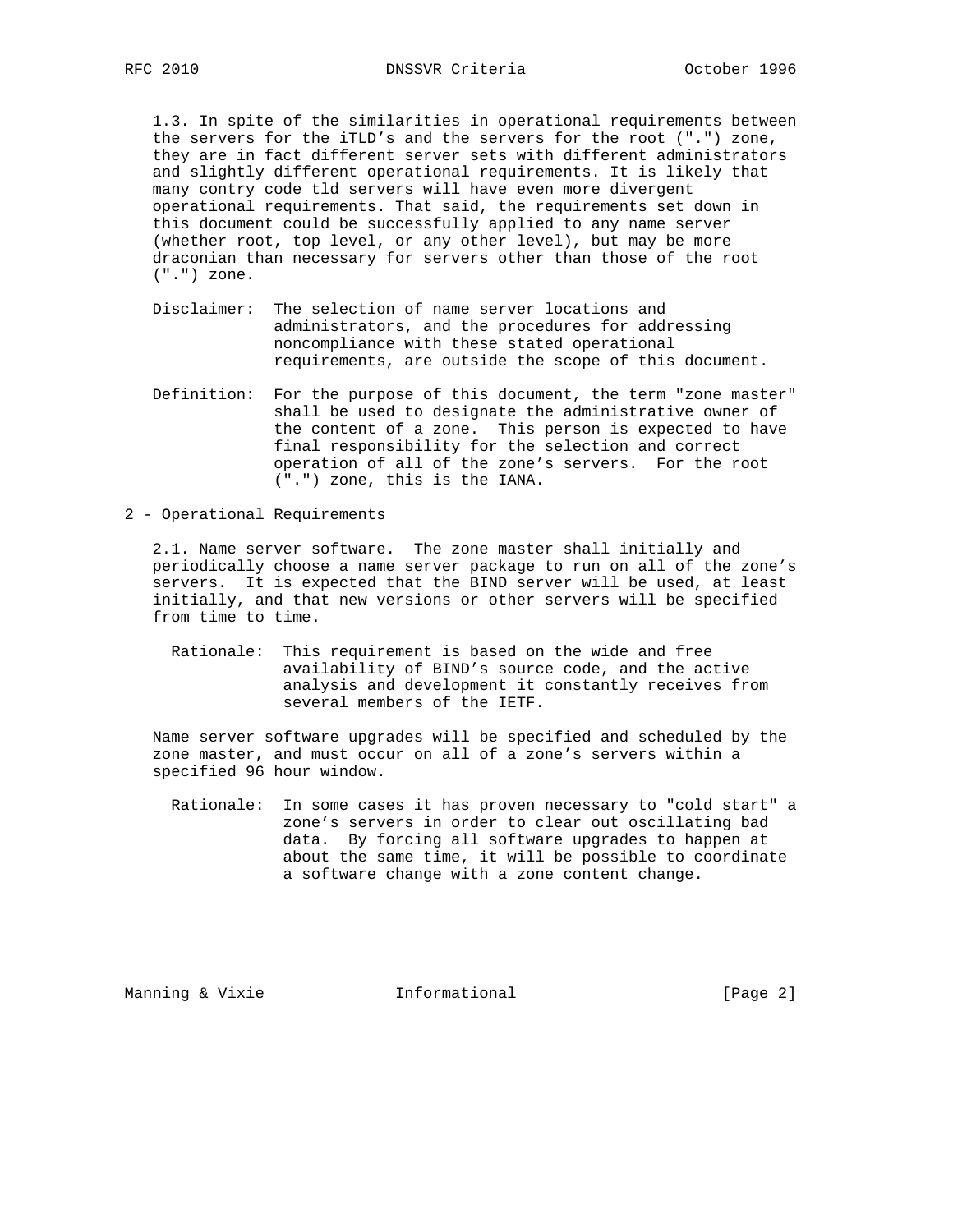2.2. UDP checksums. UDP checksums must be generated when sending datagrams, and verified when receiving them.

 Rationale: Some vendors turn off UDP checksums for performance reasons, citing the presence of MAC-level frame checks (CRC, for example) as "strong enough." This has been a disaster in actual practice.

 2.3. Dedicated host. A name server host should have no other function, and no login accounts other than for system or network administrators. No other network protocols should be served by a name server host (e.g., SMTP, NNTP, FTP, et al). If login is permitted from other than the system console, then the login service must be by encrypted channel (e.g., Kerberized and encrypted rlogin/telnet, the secure shell (SSH), or an equivilent).

 Rationale: Each additional service performed by a host makes it less reliable and potentially less secure, as well as complicating fault isolation procedures. While name service does not consume very much in the way of system resources, it is thought best that a host do a few things well rather than many things poorly.

 2.4. Clock synchronization. A name server host should synchronize its clock using the NTP protocol (currnet version) with authentication. At least two NTP servers should be used. As an exception to section 2.3 above, a name server host can be an NTP server as well.

 Rationale: For distributed fault isolation reasons, synchronized time stamps in system event logs are quite helpful. NTP is easily spoofed by UDP blast attacks, thus the requirement for authentication between the name server host and its NTP servers. A name server host is allowed to be an NTP server because it has been observed that a single host running both name service and stratum 1 NTP is still quite reliable and secure.

 2.5. Network interfaces. Name servers must send UDP responses with an IP source address (and UDP source port number) equal to the IP destination address (and UDP destination port number) of the request. Also, a name server might have multiple real interfaces, but only one will be advertised in the zone's NS RRset and associated glue A RRs. The advertised address should be that of the "best" interface on the host, in terms of network performance and reliability to the largest number of destinations.

Manning & Vixie  $I_n$  Informational  $[Page 3]$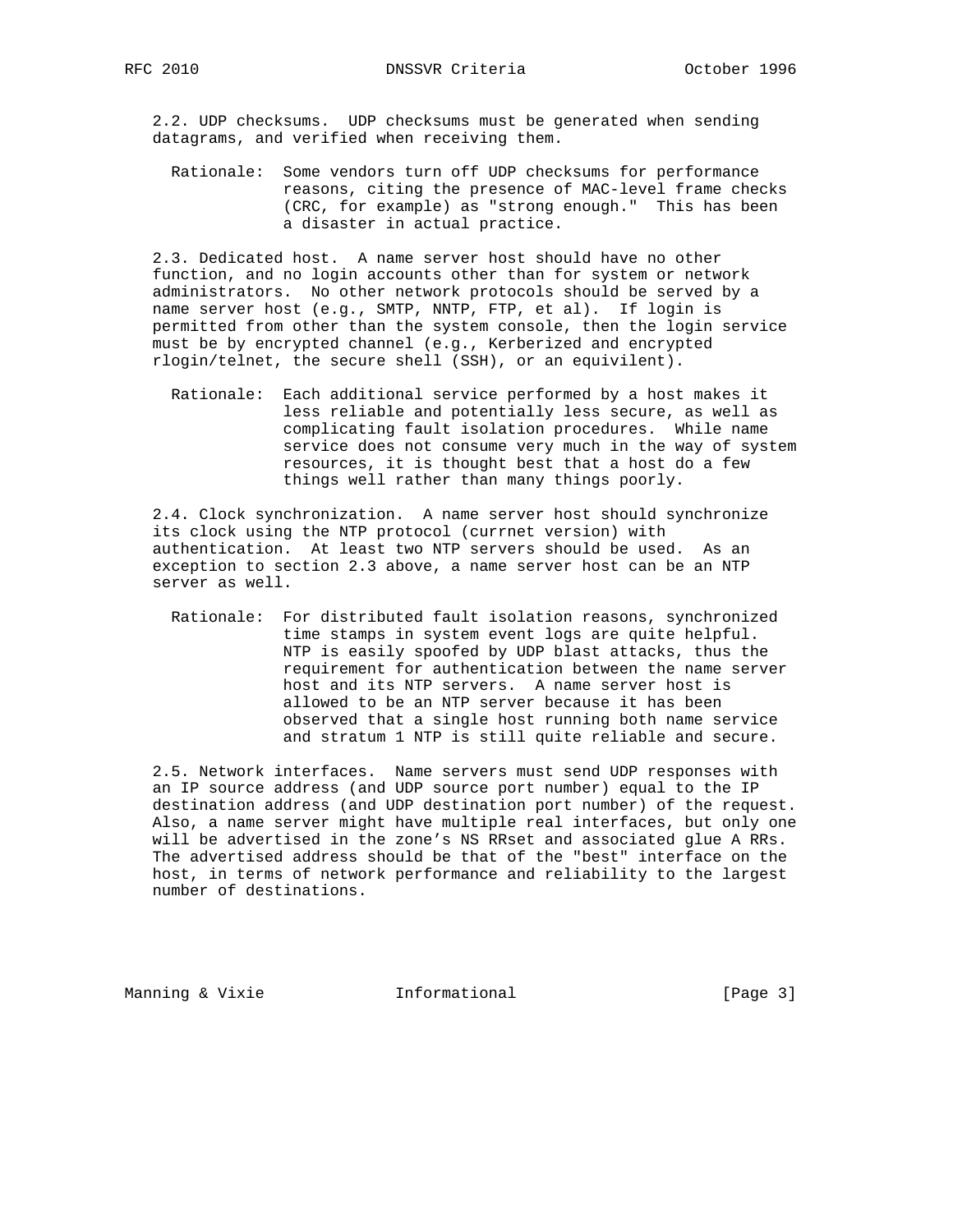Rationale: While not required by [RFC1035], many extant DNS implementations require the source address and port of a reply to match the destination address and port to which the request was sent. The number of advertised addresses is limited to one (1) so that DNS delegation responses containing this name server can be as short as possible.

 2.6. Physical environment. A name server host must be located in a secure space such as a locked computer room or a data center with restricted access. The power supply should be redundant, using batteries, generators or some other means to protect against utility power failures. Network connectivity should be redundant, so that a single wide area line failure cannot completely isolate the name server host from the rest of the network.

 2.7. Network security. The system and network administrators should educate themselves about potential threats, and stay current on CERT bulletins regarding network breakins. The system staff should periodically audit the name server host's activity logs and be able to detect breakins during or after the fact.

 2.8. Host performance. As of the time of this writing, a name server must be able to answer 1,200 UDP transactions per second with less than 5 milliseconds of average latency. Because the network is still growing at a high rate, the ability to grow to 2,000 transactions per second and still support a 5 millisecond latency is highly desirable. Note that this requirement affects both the host and the network infrastructure to which that host is attached.

 2.9. Response time. The administrators responsible for a name server will respond to e-mail trouble reports within 24 hours. Personnel issues such as vacations and illness will cause responsibilities to be delegated and/or reassigned rather than ignored. After hours telephone numbers must be made available to the zone master for nonpublished use in emergencies. An escalation contact name, e-mail address, and telephone number will also be made available to the zone master in the event of nonresponse through the normal channel.

 2.10. Zone transfer access control. The name server shall be configured so that outbound zone transfers are permitted only to destinations on the server's local networks, and to whichever networks the zone master designates for remote debugging purposes.

Manning & Vixie **Informational** [Page 4]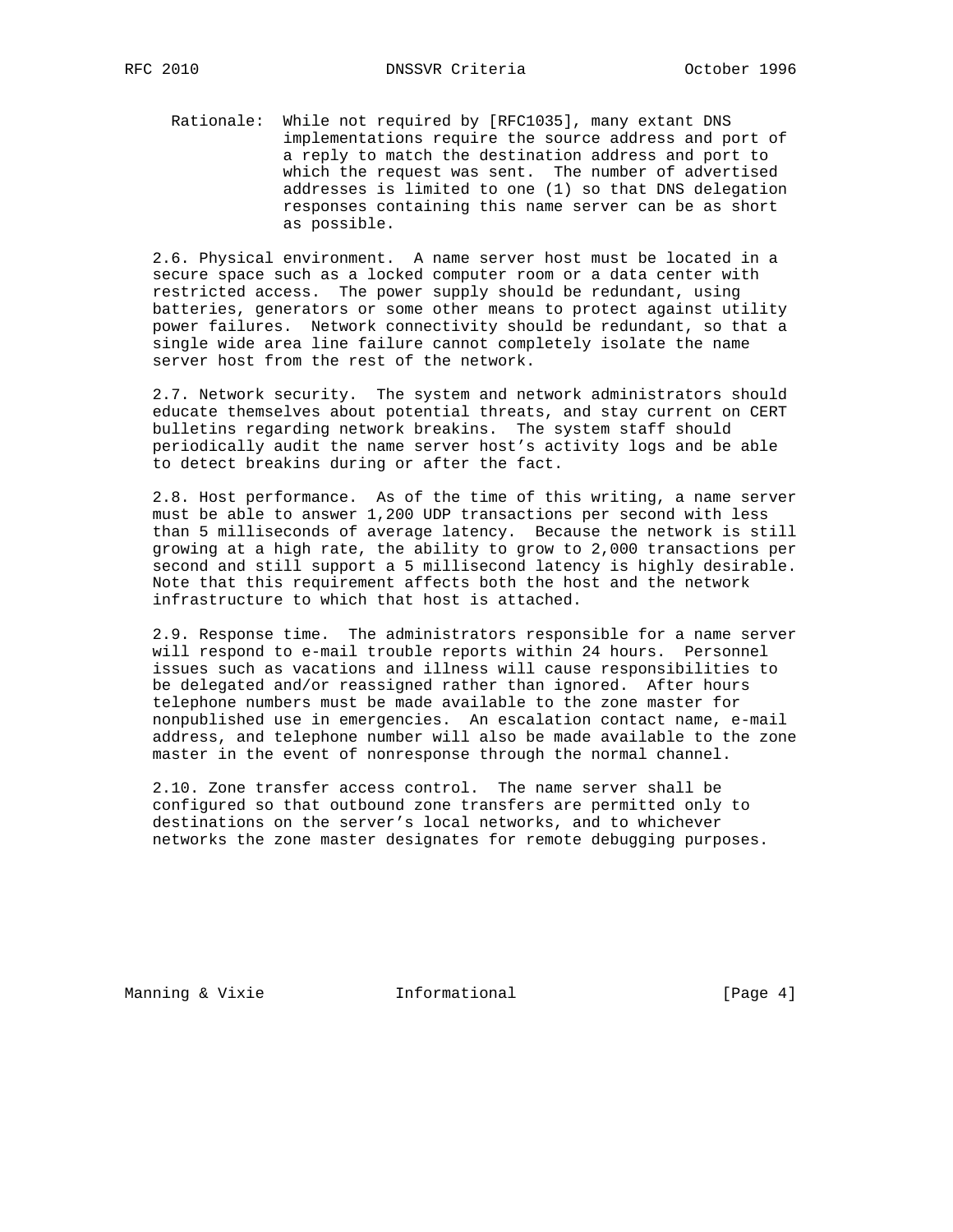Rationale: Zone transfers can present a significant load on a name server, especially if several transfers are started simultaneously against the same server. There is no operational reason to allow anyone outside the name server's and zone's administrators to transfer the entire zone.

 2.11. Zone transfer protocol. DNS AXFR shall be used in preference to FTP or any other non-DNS transfer protocol. DNS NOTIFY (see [NOTIFY]) and DNS IXFR (see [IXFR]) shall be supported and enabled when available.

 Rationale: Historically, the common implementations of DNS (a.k.a., BIND) did not support zone transfer of the root (".") zone due to programming errors. Thus, FTP was used. In the future, DNS implementations which do not support zone transfer of all zones will not be considered suitable for use as root name servers. The benefits of [IXFR] and [NOTIFY] should be obvious.

2.12. Recursion shall be disabled for queries.

 Rationale: Recursion is a major source of cache pollution, and can be a major drain on name server performance. An organization's recursive DNS needs should be served by some other host than its root name server(s). An exception is made for missing glue since it's possible that glue needed for some delegations will not be within or beneath any zone for which the server is authoritative. Such glue must be fetched via recursive lookups to other servers.

 2.13. Outages shall be reported. All outages, scheduled or not, shall be reported to the zone master via e-mail. If an outage is unscheduled or if an outage is scheduled less than 24 hours in advance, then an additional notification of the zone master shall be made via telephone. Extended or repeated outages may beget special handling by the zone master.

 2.14. Inverse name lookups. The PTR RR associated with a server's primary interface address (that is, the address shown in in the zone's delegation) shall have its target specified by the zone master.

Manning & Vixie  $I_n$  Informational  $[Page 5]$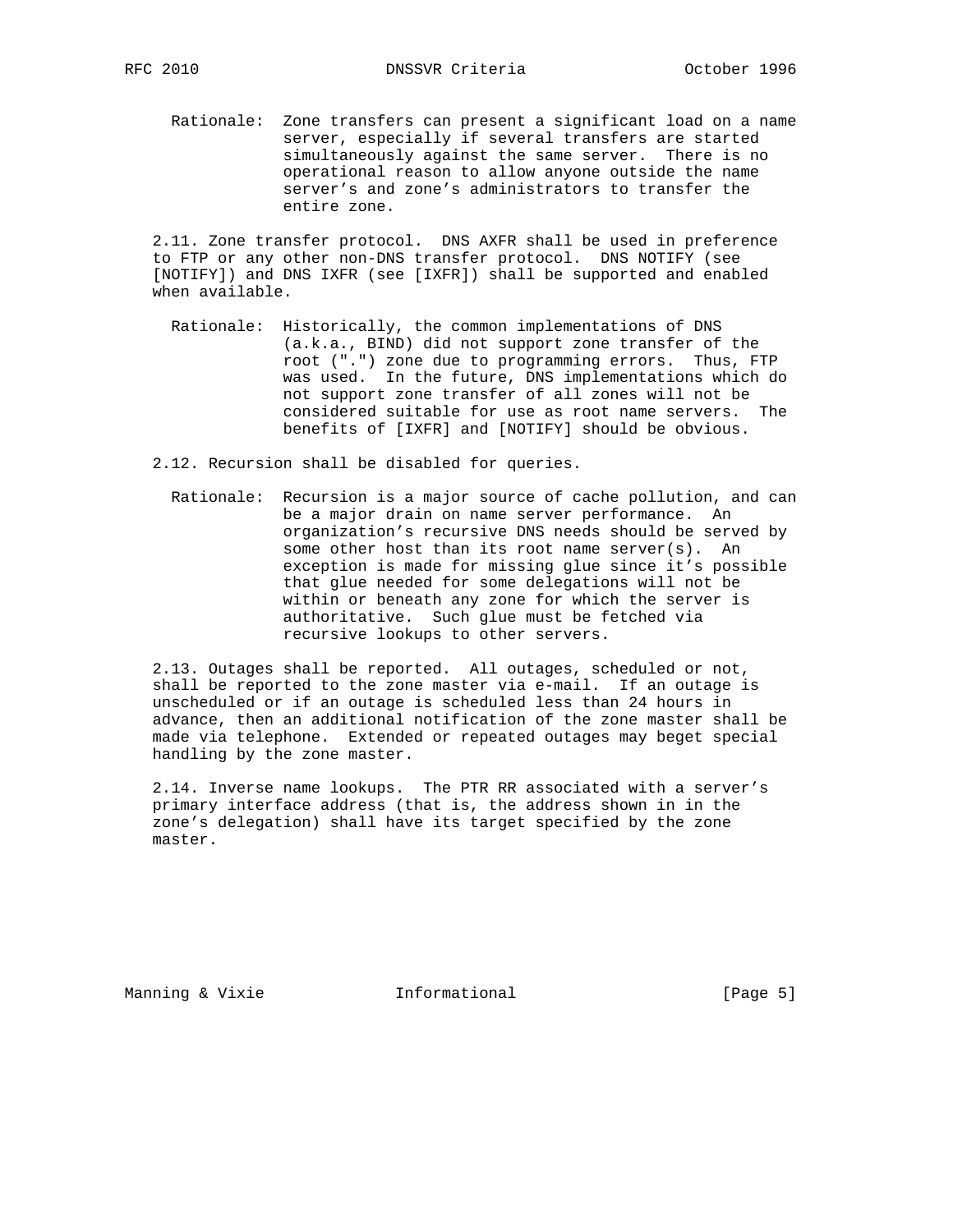RFC 2010 DNSSVR Criteria October 1996

- Rationale: Since each organization has local control of their network's PTR RRs, and since it is necessary for the correct operation of some software that the forward and reverse lookups have symmetrical results, it is left up to the zone master to select the name for each authority server's primary address.
- 3 Possible Selection Criteria

 3.1. Host population. A server's location on the network should be such that it has a low IP hop count to a high number of end hosts. Duplication of service should be avoided, such that any given set of end hosts needs to have a low IP hop count to at most one authority server for any given zone.

 3.2. Infrastructure diversity. A server's location on the network should be such that most failures capable of isolating it from a large number of end hosts are diverse from the failures capable of similarly isolating other authority servers for the same zone(s).

4 - Security Considerations

See section 2.7.

- 5 References
	- [RFC1035]

 Mockapetris, P., "Domain Names - Implementation and Specification", STD 13, RFC 1035, USC/Information Sciences Institute, November 1987.

[Postel96]

 Postel, J., "New Registries and the Delegation of International Top Level Domains", Work in Progress.

## [IXFR]

Ohta, M., "Incremental Zone Transfer", RFC 1995, August 1996.

## [NOTIFY]

 Vixie, P., "A Mechanism for Prompt Notification of Zone Changes", RFC 1996, August 1996.

6 - Acknowledgements

 Constructive comments have been received from: Jon Postel, Michael Patton, Andrew Partan, Michael Dillon, Don Mitchell Steven Doyle, Owen DeLong and other members of the internet community.

Manning & Vixie **Informational** [Page 6]